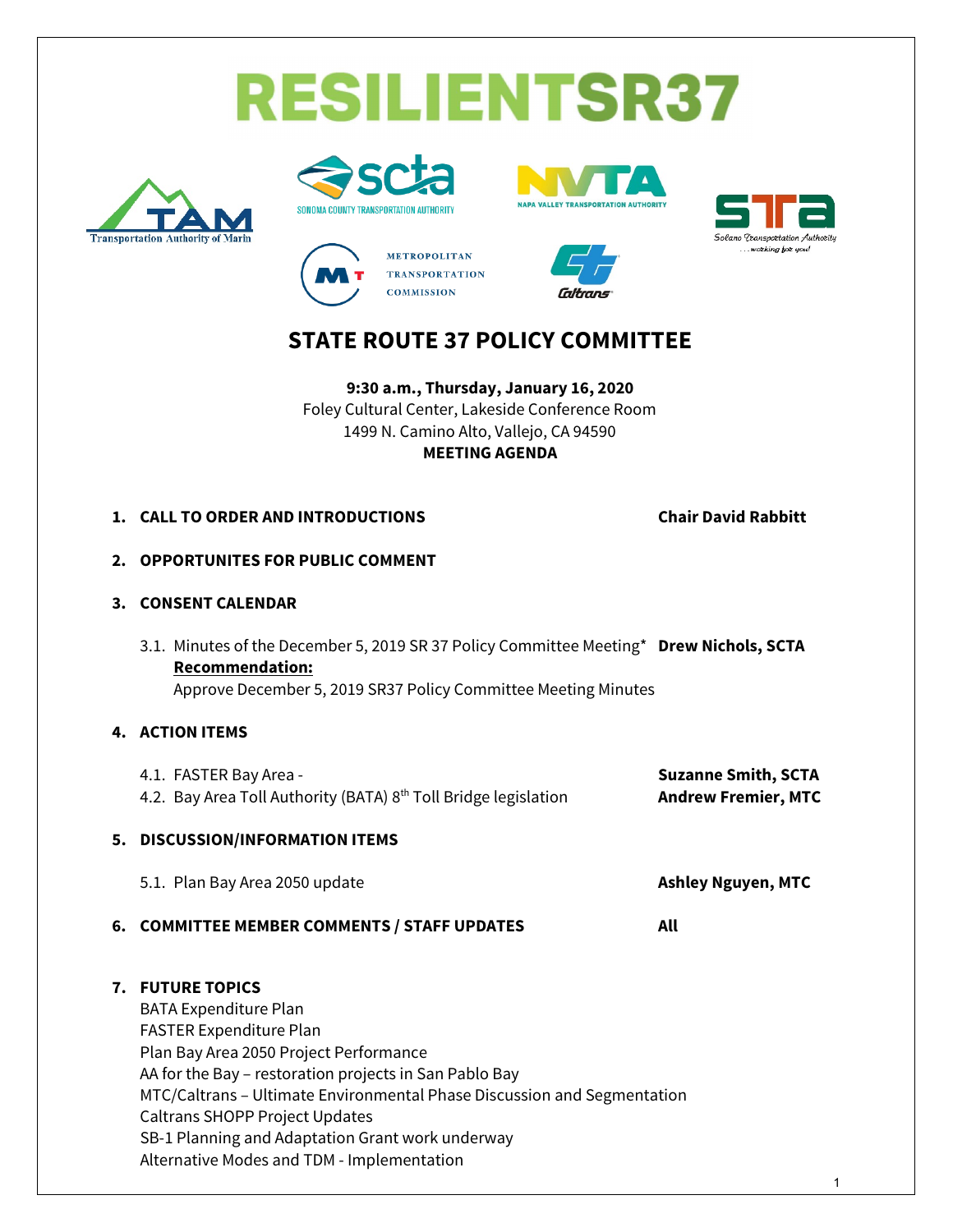## **RESILIENTSR37**

#### **8. ADJOURNMENT**

Next SR 37 Policy Committee Meeting: 9:30, Thurs., March 5, 2020 at a location to be determined.

#### \* Materials included

#### **Future Meeting Schedule (Pending Approval) 9:30AM, March 5, 2020 9:30AM, June 4, 2020 9:30AM, October 1, 2020**

#### **SR 37 Policy Committee Members:**

David Rabbitt, Sonoma County Board of Supervisors

> Jake Mackenzie, MTC Commissioner

Susan Gorin, Sonoma County Board of Supervisors

Alfredo Pedroza, MTC Commissioner

Belia Ramos, Napa County Board of Supervisors

Leon Garcia, Mayor City of American Canyon

> **MTC** Therese McMillan, Executive Director

**SCTA NVTA TAM STA**

Damon Connolly, MTC Commissioner

Judy Arnold, Marin County Board of Supervisor s

Eric Lucan, Councilmember, City of Novato

> **Caltrans** Tony Tavares, District 4 Director

Erin Hannigan, Solano County Board of Supervisors

Bob Sampayan, Mayor, City of Vallejo

> Jim Spering, MTC Commissioner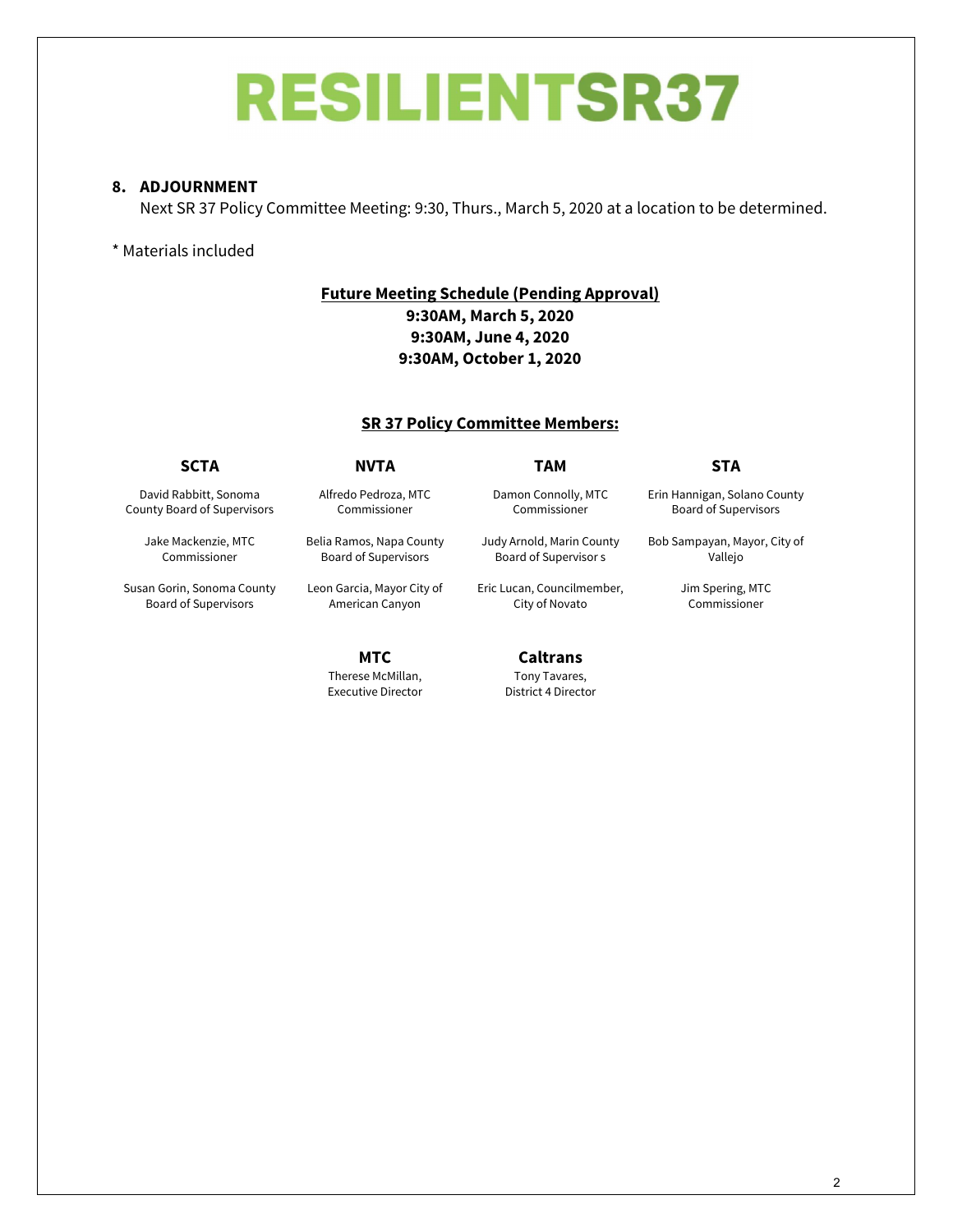# **RESILIENTSR37**













### **State Route (SR) 37 Policy Committee Meeting Minutes 9:30 a.m., Thursday, December 9, 2019 Napa Valley Transportation Authority JoAnn Busenbark Board Room Napa, CA**

#### **1.** Call to Order/Introductions

Chairman David Rabbitt called to order the State Route 37 Policy Committee at 9:33 a.m.

#### Policy Committee Members Present:

| Supervisor, County of Sonoma                          |
|-------------------------------------------------------|
| Supervisor, County of Marin                           |
| Mayor, City of American Canyon                        |
| Mayor, City of Novato                                 |
| MTC Commissioner, Councilmember, City of Rohnert Park |
| Mayor, City of Vallejo                                |
| MTC Commissioner, Supervisor, County of Solano        |
|                                                       |

## Policy Committee Members Absent:

| Erin Hannigan, Vice Chair | Supervisor, County of Solano                  |
|---------------------------|-----------------------------------------------|
| Damon Connolly            | MTC Commissioner, Supervisor, County of Marin |
| Susan Gorin               | Supervisor, County of Sonoma                  |
| Alfredo Pedroza           | MTC Commissioner, Supervisor, County of Napa  |
| <b>Belia Ramos</b>        | Supervisor, County of Napa                    |
|                           |                                               |

## Executive Directors Present:

Daryl Halls, Solano Transportation Authority Kate Miller, Napa Valley Transportation Authority Anne Richmond, Transportation Authority of Marin

#### Executive Directors Absent:

Suzanne Smith, Sonoma County Transportation Authority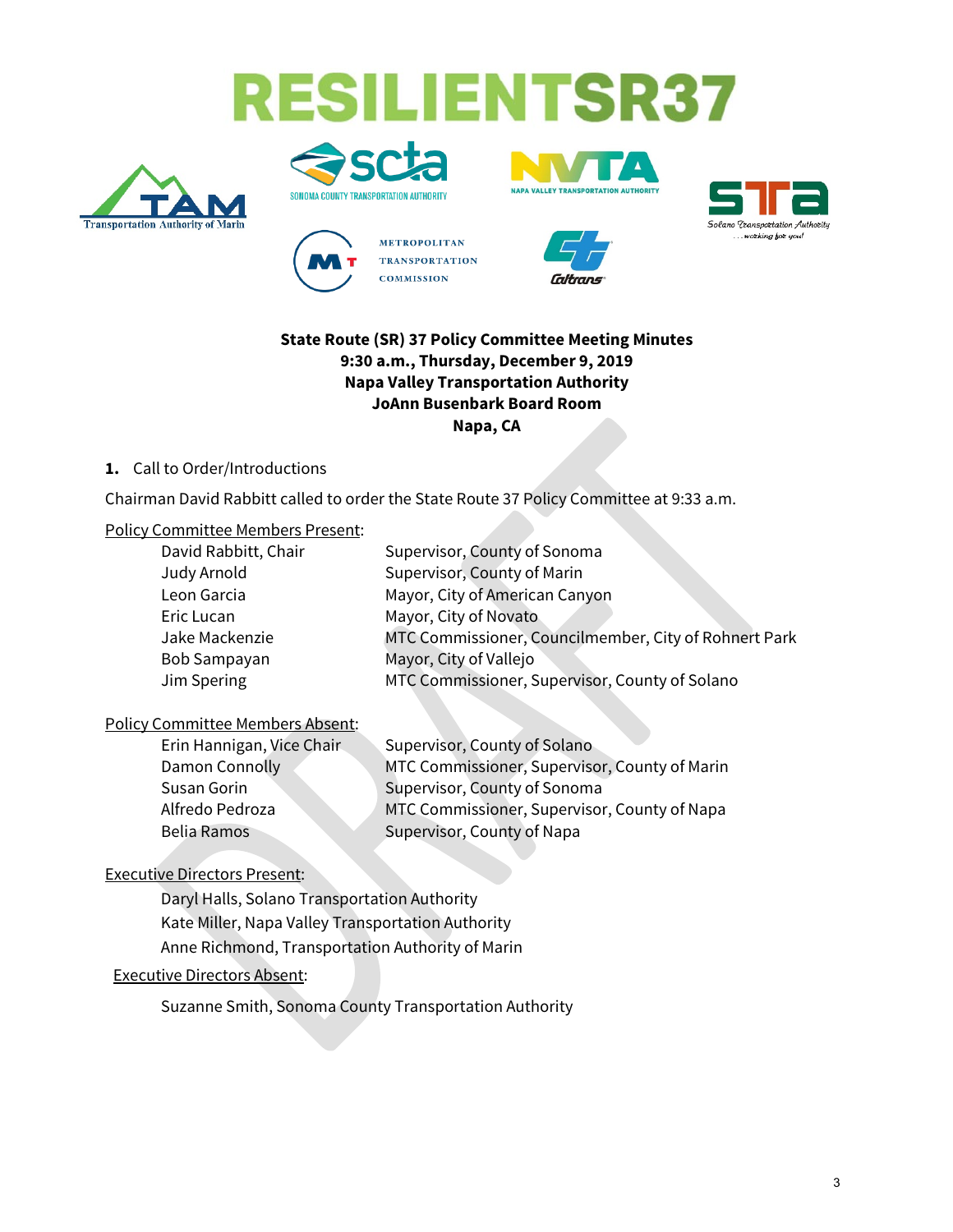#### **2.** Opportunities for Public Comment

Joe Green-Heffera, resident of Fairfield, expressed appreciation and the importance for transit connectivity between Napa and Solano Counties.

- **3.** Consent Calendar
	- 3.1. Minutes of the June 6, 2019 SR 37 Policy Committee Meeting

The minutes for the June 6, 2019 State Route 37 Policy Committee were recommended, and approved unanimously, following a motion by Mayor Bob Sampayan, and a second by Jake Mackenzie.

- **4.** Discussion/Information Items
	- 4.1. Bay Area Toll Authority (BATA) 8<sup>th</sup> Toll Bridge legislation

Andy Fremier presented to the Policy Committee on the 8<sup>th</sup> Toll Bridge legislation.

Mr. Fremier recalled an MOU that was signed by the four North Bay Counties and Caltrans. An element of that MOU explores that idea of an 8<sup>th</sup> Toll Bridge from Mare Island to Sears Point.

In July, an additional \$20 million was provided by BATA, in addition to RM3 funding, to help advance the project.

Mr. Fremier further discussed the risks and caveats that must be understood in exploring this opportunity via the BATA enterprise.

The tolling structure would be consistent with the other existing state-owned toll bridges and the Expenditure Plan will be developed and approved by BATA.

Mr. Fremier further spoke on the down payment and investment in the ultimate project, noting the total cost is \$4 billion for the entire corridor. The schedule in relation to the costs were described, although recognizing there is a shortfall that BATA cannot fully cover.

In regards the estimated tolling revenue, Mr. Fremier stated this figure was estimated based on the existing toll structure for other stateowned bridges in the San Francisco Bay Area.

BATA will continue to encourage legislation with the support from the Policy Committee for this project.

Supervisor Judy Arnold commented on the hope that the proposed legislation will provide flexibility for bridges in Segment A and C.

Mr. Fremier responded the approaches to the proposed bridge would make Segments A and C eligible, however will have to compete against other funding resources.

Chair Rabbitt opened for Public Comment.

Steve Schmitz commented that Highway 37 is the only roadway in the Bay Area that has not been expanded since 1926 and encouraged for more temporary fixes in the short-term.

Mr. Schmitz further comments on the absence in the discussions the effects of climate change via emissions from congestion.

4.2. FASTER Bay Area

Executive Director Daryl Halls provided a brief update on the FASTER Bay Area initiative.

The group behind this initiative is seeking input and feedback on this Bay Area-wide tax measure by January.

This is a one-cent tax for the entire Bay Area to fund specific transportation-related projects.

There is no endorsement on this initiative yet and uncertainty remains with the direction. A decision must be made by the end of January on whether to move forward with the initiative.

This is an informational item.

Supervisor Jim Spering urged caution to think ask for a number that would be received well, is achievable, and expressed hope to have discussion on the threshold on the request to be made.

Executive Director Halls responded that staff will bring forward more details in January.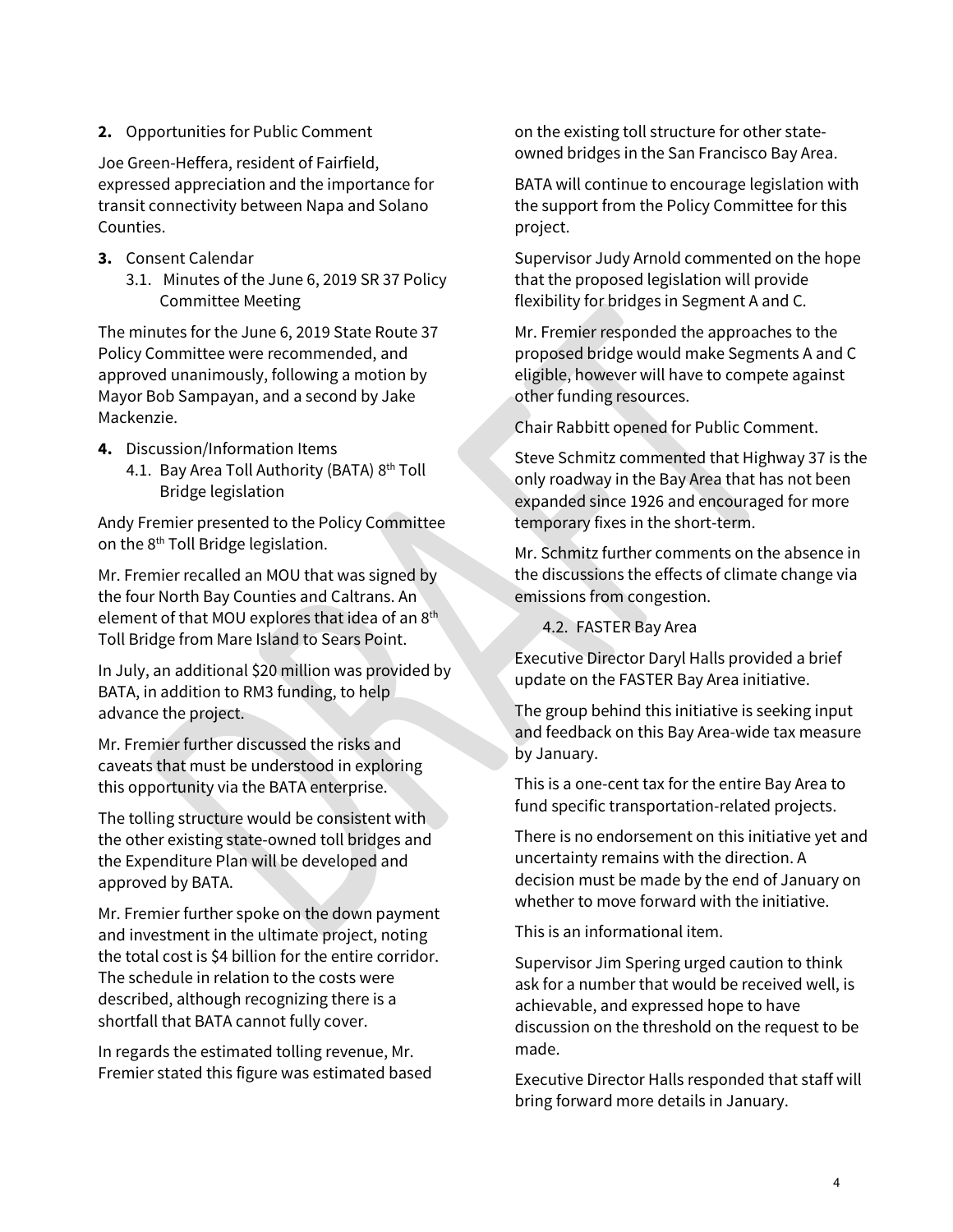Chair Rabbitt expressed agreement with the comments by Supervisor Spering and added that these numbers be reasonable and should be aspirational. The group is looking for transformational projects for this initiative, however highlighted the challenges with specific/unique projects versus regional transportation improvement projects.

Andy Fremier added the work is going on right now in relation to Highway 37 is currently in project development and environmental phase. This initiative will help understand the deliverable elements of the project.

4.3. Plan Bay Area 2050 update

Ashley Nguyen provided an update to the Plan Bay Area 2050 (PBA2050) update.

Ms. Nguyen recalled the MTC *Horizon's* work that has been ongoing for the past 18 months and the transition to the long-range transportation plan.

In the upcoming months, revenue projections and project priorities will be worked on.

MTC/BATA, on behalf of Caltrans and the four North Bay agencies, submitted the Resilient SR 37 program for consideration in the Plan.

This is viewed as a multidimensional and multibeneficial project that looks at traffic congestion, ecological enhancement opportunities, sea-level rise adaption, and multi modal opportunities with the combination of public transport and bicycle and pedestrian pathways.

This first milestone reached was the submittal of this program to undergo a project performance assessment. The price of this projects is significant and did not fare well in the project performance evaluation. Staff will continue work refining the project to position the project in the financial constraint plan.

The goal is to look at opportunities to include this program in the Plan.

The PBA2050 update is aimed to have a final investment plan adopted in the fall of 2020 and Staff are well equipped to move fast and furious to have SR 37 identified as a priority. There is need for support from the agencies and Policy Committee members.

Supervisor Jim Spering expressed appreciation for the emphasis on the importance of this corridor and asked if the future potential of the corridor, the movement of goods and services avoiding traffic, was looked at.

Ms. Nguyen responded the future potential is part of the evaluation and have looked at the movements throughout the corridor.

The cost of this project is so large that the benefits become diluted in the benefit-cost assessment and are not able to be fully captured.

Supervisor Spering further asked if the total \$4 billion cost was considered, or if the consideration was done by each segment separately.

Ms. Nguyen responded the entire program was considered, not by segments.

Supervisor Spering encouraged Staff to consider the segment approach.

Executive Director Daryl Halls added the interim project would not have to go through the assessment analysis and can submit the project anyway.

Ms. Nguyen responded in the affirmative.

Jake Mackenzie expressed the importance of the of this east-west connector in the Bay Area, given the fragility of these connections, the overall transportation network, jobs, and housing that is dealt with in the PBA2050 update.

Chair David Rabbitt echoed the aforementioned comments, adding the vulnerability of the existing east-west connections and the environmental benefits not being weighed as much as they could in future terms.

Mayor Bob Sampayan commented on the proposed legislation to rebuild the San Rafael-Richmond Bridge and the cost of several billion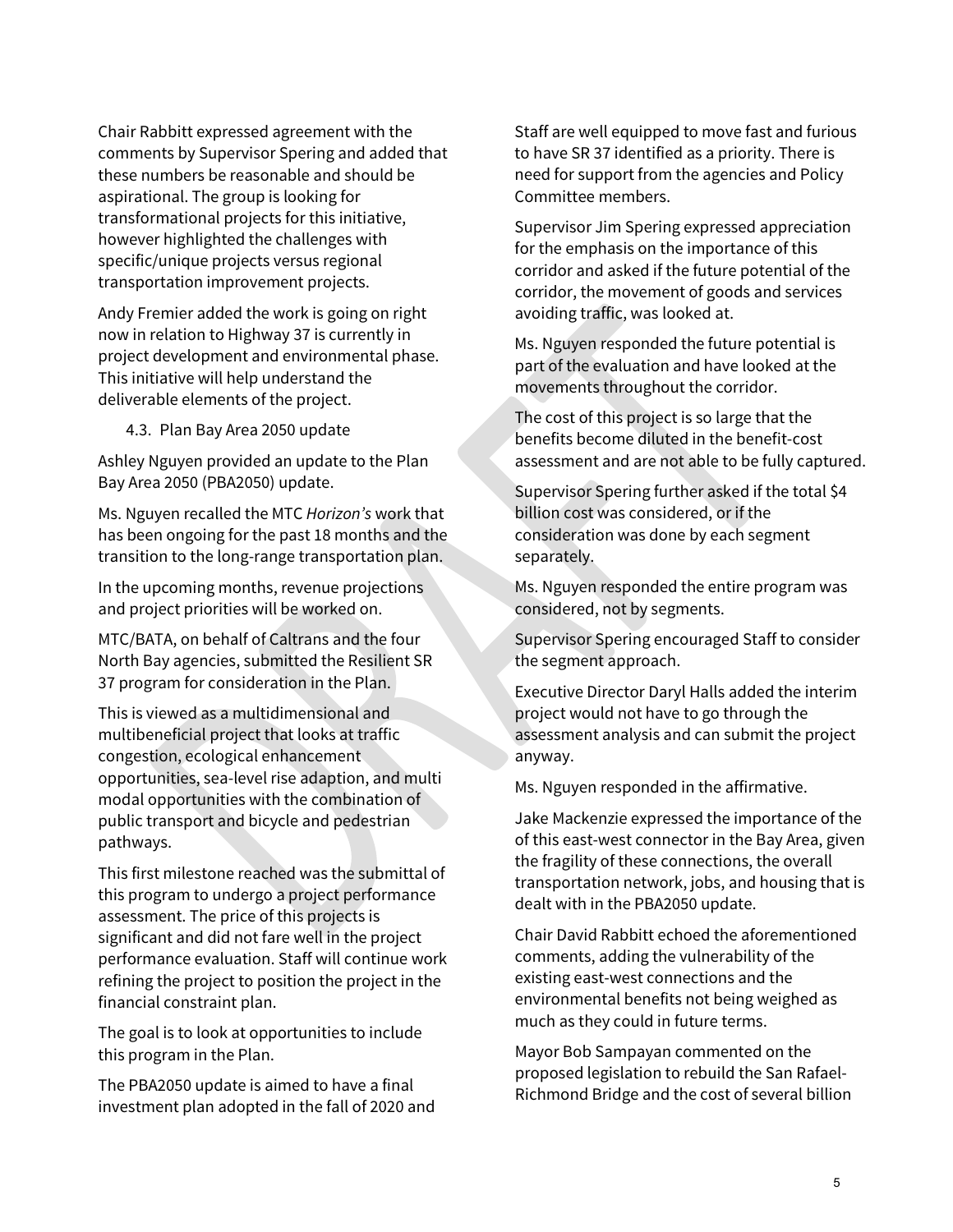to do so. The concern, if this legislation comes to fruition, is how that will change the funding sources for the SR 37 project.

Mayor Sampayan expressed agreement with the environmental concerns of emissions from congestion and further added the Bay Area's focus on the South Bay instead of addressing the challenges in the North Bay.

There is concern this proposed legislation may divert funding away from Highway 37 for the retrofit/rebuild of the San Rafael-Richmond Bridge.

Andy Fremier responded the work for the San Rafael-Richmond Bridge by Assembly member Levin is on his own; relative to the BATA responsibility, however, the financial plan considered replacing the bridges at some time when needed and the Richmond Bridge is likely the next one.

Mr. Fremier further added that this will come back to BATA in the spring for an aggressive asset management. Our goal is to bring this to perpetuity and to function for a long time.

The question of whether the San Rafael-Richmond Bridge needs to be replaced is early and to take the time to look at the replacement strategy.

Ms. Nguyen further added that MTC is working with the Planning staff to have an understanding of the environmental benefits.

Supervisor Judy Arnold asked about United Bridge Partners, recalling two studies that explored a toll road or causeway through the corridor.

Chair Rabbitt responded that United Bridge Partners is still around, however they have not be in direct contact regarding this project.

Chair Rabbitt opened for Public Comment.

A member of the pubic commend the multivision element by Caltrans and spoke to the more global idea to embrace emergency issues and to

provide more resources go to supporting the train in regards to east-west travel.

A second member of the public commented on the interest to have United Bridge Partners attend a public meeting to see if a toll road would actually be possible.

Dane McCullough commented on recent meeting with United Bridge Partners and the continued interest to discuss this option.

4.4. Status of 2020 SHOPP and beyond

Dina El-Tawnsay reported on the draft 2020 SHOPP.

The current SHOPP is being finalized. Mandates that are not funded still need to be addressed.

On Highway 37, the 2020 SHIPP is permitted to deliver five projects along the corridor. The construction year is set to start in 2023 and will be improvements and maintenance.

There was a Director's Order issued to help in the interim measures and these will be discussed in further detail by Kelly Hirschberg in the following item.

4.5. Segment A Caltrans work

Kelly Hirschberg presented an update to the Segment A interim improvements.

Segment A1 has experienced flooding in the past few years near the Novato Creek. Ms. Hirschberg outlined the Director's Orders plan for this winter.

In 2017, Highway 37 was closed for 15 days due to flooding. An emergency Director's Orders were issued and allowed funding to raise the highway by two feet and constructed flood walls.

In February 2019, there were two separate occurrence that closed Highway 37. A levee breached from a storm event in conjunction with high tides.

The completed improvements in 2019 included assistance from Marin County (and SMART?) to identify an option to address the access road and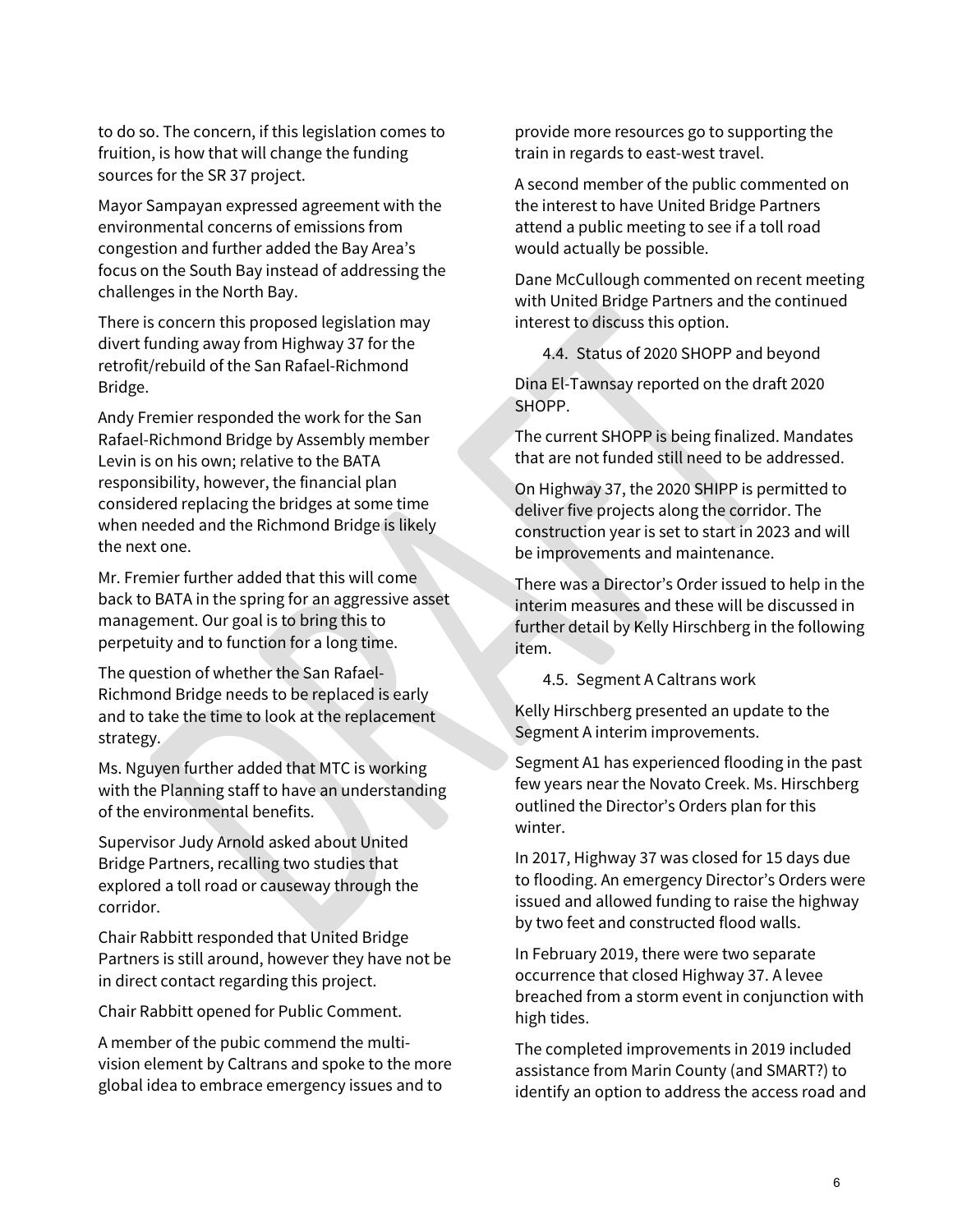repair the levees that were breached. A temporary flood wall was also constructed.

Ms. Hirschberg further presented on the work that has been done for 2019/20 winter season.

Drainage improvements were installed, the westbound roadway was raised pavement elevation by one foot and installed a temporary "rubber bladder" to be deployed when is completely necessary to allow the flooding to be pumped off the highway.

Caltrans reported in June that the Segment A PID was completed and allows for an environmental document to begin for the ultimate measure.

The Segment A ultimate improvements include two viable alternatives: (A1) Typical causeway section, and (A2) Typical embankment section. This is anticipated to be completed in early 2022.

Eric Lucan expressed appreciation to Caltrans for the work to have these measures in place before the winter.

#### 4.6. Segment B Interim improvements

Kevin Chen reported on the Segment B improvement updates. The PAED phase has begun and are looking at options to address the vehicle congestion, such as an HOV lane instead of a general purpose lane.

Caltrans is in the process of confirming details before finalizing what type of Environmental Document will be required. A public scoping meeting will be scheduled.

In terms of the project alternatives, a three lane facility with a moveable lane barrier is considered and will provide two lanes during peak travel hours, similar to moveable barrier on the Golden Gate Bridge.

The second alternative considers four lanes that includes use of the shoulder.

The third alternative includes four lanes. The additional lanes will be HOV lanes.

Work is aimed to stay within the existing footprint to avoid additional environmental impacts.

The project is aimed to be completed by 2025 for vehicle traffic.

Mayor Bob Sampayan requested to incorporate the Mare Island interchange and to have conversations with the developer on that project to ensure their vision compatible with the Highway 37 project.

Mayor Sampayan further commented on the three lane "zipper" approach and the concept of tolling and its effects on equity.

- **5.** Presentations Items
	- 5.1. Grand Bayway SR 37 Public Access Study Update

Allison Brooks, BARC, and Eric Prince, Atlas Lab, presented on the SR 37 Public Access Study.

This project emerged through Resilient by Design and ties the ecological assets in the region. This project was able to secure the SB-1 Adaption Grant with matching grant support from BATA.

The objectives focuses on public access and create opportunity to bring residents of the Bay Area into this ecological asset through increased public access.

Eric Prince provided an overview of work completed in the last nine months. Meetings and focus groups on the active transportation were conducted and site walks with local residences were completed.

The key takeaways from the current outreach include a strong desire to include public access in the planning of the four county sub-region, and advancing public access through larger, regional and policy discussions. However, not all forms of public access are understood as equal and there are legitimate limitation for public access in sensitive habitat areas.

Mr. Prince outlined the framework for the long-, mid-, and near-term for the entire corridor.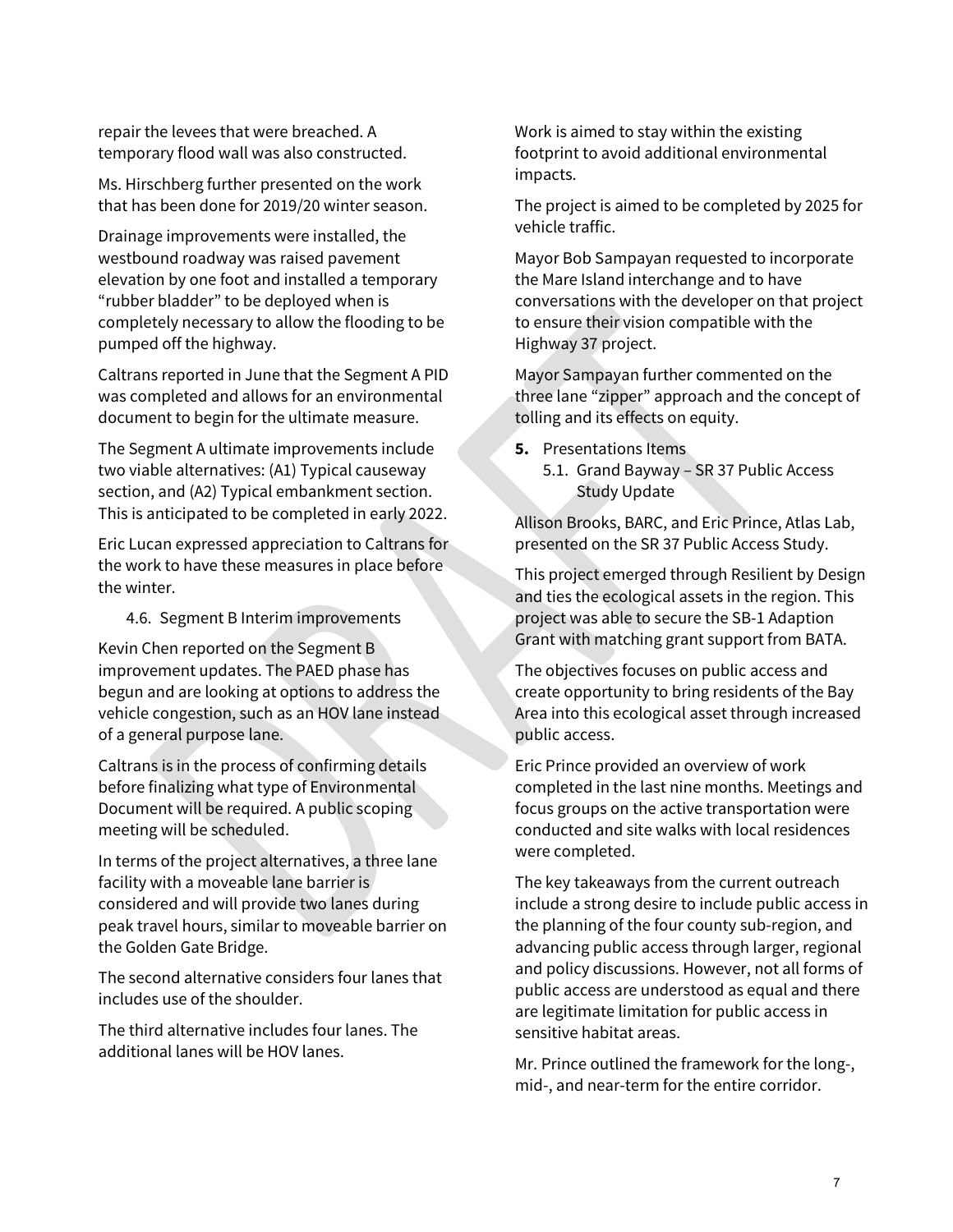The potential projects for Skaggs Island, SR37 & 121, and Mare Island were described.

Mayor Bob Sampayan thanked Ms. Brooks and Mr. Prince for the presentation and added the excitement of the project to enhance the open areas and the trails that will lead from Vallejo, through American Canyon, and into Napa.

Mr. Prince added the next work is trying to determine what connections are available on Highway 37 to connect to Mare Island.

Jake Mackenzie clarified the vision, as the capital interim improvements are made at Mare Island and Sears Point, is the actual construction of trails and access spots will be done at the same time.

Mr. Prince responded in affirmative and are advocating that when the near term improvements happen to consider the active projects that can actually be construction and to further build a constituency of shared benefit for more advocacy.

Mayor Leon Garcia was impressed with the trail system map displayed and noted there is a shared interested between American Canyon and Vallejo for the trail access from the Vallejo Ferry Terminal upward to Napa.

Chair Rabbitt opened for Public Comment.

Maureen Gaffney thanked all the groups that are supporting the Bay Trail Alignment and noted support the two projects identified in the presentation.

Ms. Gaffney further thanked Mayor's Sampayan and Garcia for their support and commented on the ATP grant, upcoming environmental review document and the 65% of the design is completed.

Patricia Turtle Brown commented that Mare Island should be considered a historic site.

Barbara Salzmann commended the consultants for listening to the concerns regarding the wildlife habitat and the protection thereof. Secondly, Ms. Salzmann raised the question on

not having a line through Skaggs Island and reminded consultant the concern trail in the vicinity of Deer Island that could affect Marin Audubon property.

5.2. Segment A1 (Marin County) Corridor Adaptation Study

Nick Nguyen, Transportation Authority of Marin, introduced Dan Dawson, Marin County Transportation and Public Works.

The Marin County Transportation and Public Works received a Caltrans planning grant to study the effects of sea level rise and to address the flooding.

Dan Dawson outlined the scope of the study was to look at the multitude of other studies to identify common themes, information gaps, and develop guidance for a preferred approach to Caltrans and MTC.

The Study studies the area from Atherton Avenue to Lakeville Highway (Segment A1)

The key findings were described. Segment A1 has the lowest roadway elevation in the entire corridor. Caltrans High Risk Design standards require raising the roadway by 18-22 feet and interchanges will require reconfiguration.

In terms of the habitat, the Baylands area is a priority for restoration and expanded watershed connectivity.

The key challenges were described. These include urgent public interest to prevent flooding, increased frequency of flooding, highlysensitive environmental setting, and the lack of mobility options available in this corridor.

There is an urgent public interest to prevent Highway 37 from flooding.

Mr. Dawson described the study options presented.

#### Vision 1: Hold the Line

This vision will raise and expand the Novato Creek crossing by Highway 37 and to reconstruct